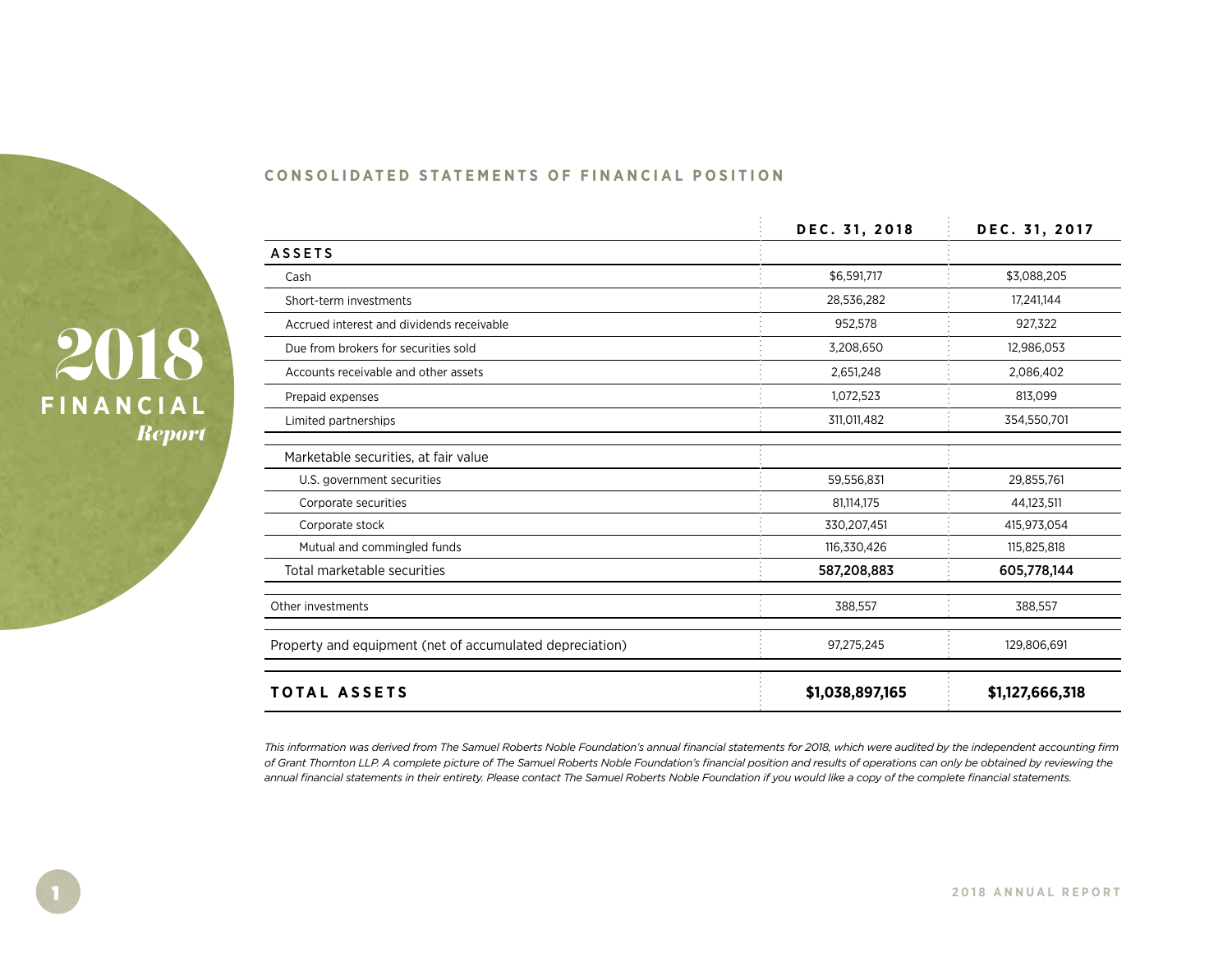|                                                           | DEC. 31, 2018          | DEC. 31, 2017            |
|-----------------------------------------------------------|------------------------|--------------------------|
| <b>LIABILITIES</b>                                        |                        |                          |
| Accounts payable and accrued expenses                     | \$4,875,941<br>482,579 | \$4,578,522<br>1,069,248 |
| Due to brokers for securities purchased                   |                        |                          |
| Grants payable                                            | 2,558,750              | 2,585,625                |
| Notes payable                                             | 1,100,000              | 6,132,178                |
| Liability for deferred taxes                              | 1,900,000              | 5,900,000                |
| Liability for pension and postretirement medical benefits | 11,265,223             | 21,837,875               |
| <b>Total liabilities</b>                                  | 22,182,493             | 42,103,448               |
| <b>NET ASSETS</b>                                         |                        |                          |
| Without donor restrictions                                | 1,013,961,512          | 1,082,725,810            |
| With donor restrictions                                   | 2,753,160              | 2,837,060                |
| Total net assets                                          | 1,016,714,672          | 1,085,562,870            |
| TOTAL LIABILITIES AND NET ASSETS                          | \$1,038,897,165        | \$1,127,666,318          |

**FINANCIAL** *Report* 2018